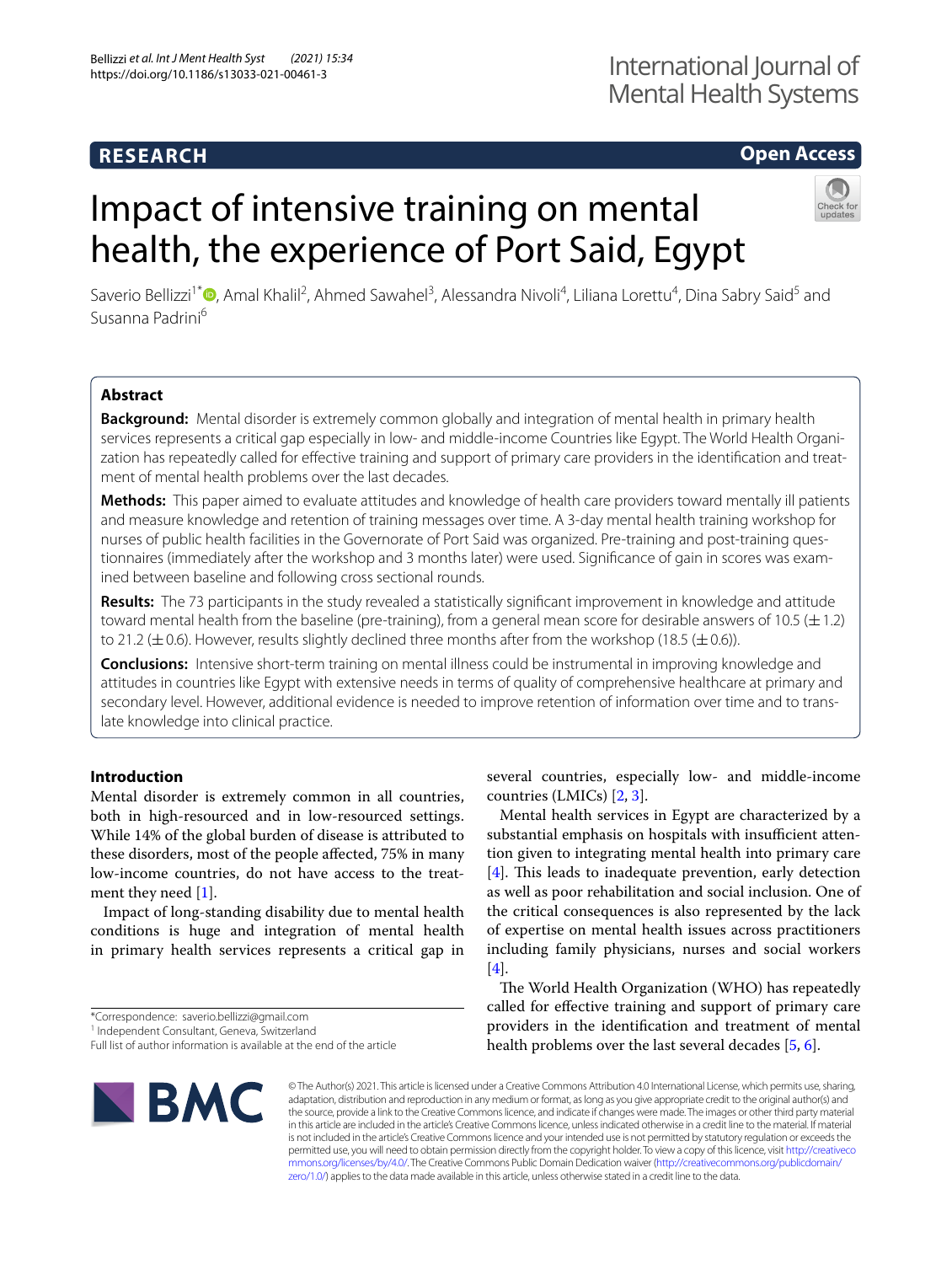Mental health services face a number of challenges in Egypt, and a number of projects have sought to integrate mental health in the public health system [[4\]](#page-5-3). The scale of training in medical schools and other training institutions does not reflect the importance of this field as contributor to morbidity. On the other hand, most resources are allocated to a few large centralized psychiatric hospitals, with inadequate availability of beds for acute inpatient care provision, especially due to the fact that around 60% of beds are occupied by long stay patients [[7](#page-5-6)].

We organised a 3-day mental health training workshop for nurses of several primary and secondary level public health facilities, including the Psychiatric Hospital of Port Said, in the Governorate of Port Said, Egypt, in order to train them in core skills such as communication, assessment, mental state examination, diagnosis, and management of patients with mental illnesses. We also distributed questionnaires to the study-participants to pursue a three-fold objective of: (1) evaluating (pre-training) attitudes and knowledge of health care providers toward mentally ill patients; (2) to measure knowledge after the training; and (3) to explore the retention of training messages over time.

The main objective of this analysis was twofold. Specifically, we aimed to evaluate the baseline attitudes and knowledge of non-psychiatric nurses against those of psychiatric nurses at a different health facility as well as the retention of knowledge over time across the two categories of nurses.

<span id="page-1-0"></span>

| Table 1 Distribution of nurses by health facility |           |           |                             |  |  |  |
|---------------------------------------------------|-----------|-----------|-----------------------------|--|--|--|
| Health facility                                   | N(%)      |           |                             |  |  |  |
|                                                   | Pre-test  | Post-test | Post-test after<br>3 months |  |  |  |
| Primary Health Centers                            | 14 (19.2) | 14 (19.2) | 9(18.4)                     |  |  |  |
| Port Said Dental Hospital                         | 5(6.8)    | 5(6.8)    | 2(4.1)                      |  |  |  |
| El Ahrab Hospital                                 | 2(3.1)    | 2(3.1)    | 2(4.1)                      |  |  |  |
| El Masah El Bahary Hospital                       | 3(4.1)    | 3(4.1)    | 3(6.2)                      |  |  |  |
| El Nasr Hospital                                  | 4(5.1)    | 4(5.1)    | 3(6.2)                      |  |  |  |
| Port Said Epidemic Hospital                       | 3(4.1)    | 3(4.1)    | 3(6.2)                      |  |  |  |
| Port Said Geriatric Medical Centre                | 3(4.1)    | 3(4.1)    | 3(6.2)                      |  |  |  |
| Port Said Ophthalmology Hospital                  | 7(9.6)    | 7(9.6)    | 2(4.1)                      |  |  |  |
| Port Fouad General Hospital                       | 9(12.3)   | 9(12.3)   | 5(10.2)                     |  |  |  |
| Port Said General Hospital                        | 6(8.2)    | 6(8.2)    | 6(12.1)                     |  |  |  |
| Port Said Psychiatric Hospital                    | 11(15.1)  | 11(15.1)  | 7(14.0)                     |  |  |  |
| Zohour Hospital                                   | 5(6.8)    | 5(6.8)    | 3(6.2)                      |  |  |  |

Port Said Obstetric Hospital 1 (1.5) 1 (2.0) 1 (1.5) 1 (3.0)

# **Methods**

#### **Design**

This is an observational analytical follow-up study. We organised a 3-day mental health training workshop for nurses of Public Health facilities in the Governorate of Port Said, in order to train them in core skills such as communication, assessment, mental state examination, diagnosis, and management of patients with mental illnesses.

In order to assess the retention of information provided during the training, the same questionnaire is distributed and administered (1) before the training, (2) immediately and (3) three months after the training.

# **Sample**

This study was carried out amongst nurses, operating in public health facilities of the Port Said Governorate, who already participated in previous courses organized by the Italian Cooperation. While sample size calculation was not performed, we invited all the available nurses from the Port Said public health services in accordance with availability and working time. While all the 73 participants took the training, pre-test and frst post-test in April 2018, only 49 (67.1%) took the second test posttraining in September 2018 (Table [1](#page-1-0)).

#### **Training**

The training package was adapted using the modules for the training of primary care workers in low- and middleincome countries utilized in countries like Kenya and Iraq  $[8, 9]$  $[8, 9]$  $[8, 9]$  $[8, 9]$ . The package is highly structured into five overall units. The first focuses on core concepts (mental health and mental disorders, and their contribution to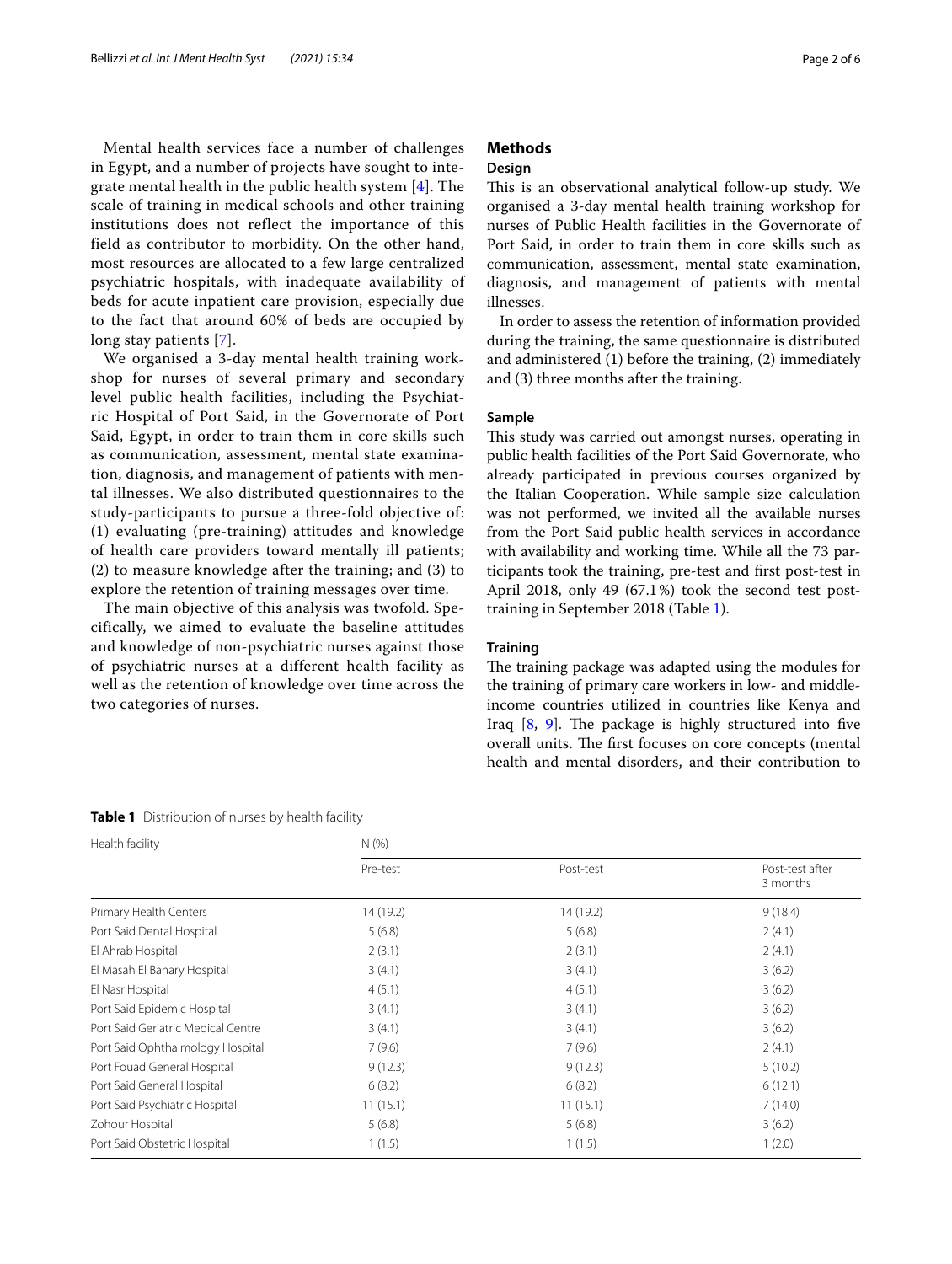physical health, economic and social outcomes). The second addresses core skills such as communication, assessment, mental state examination, diagnosis, management, managing difficult cases, management of violence and breaking bad news. The third covers common neurological disorders such as epilepsy and dementia while the fourth focuses on psychiatric disorders following the World Health Organization primary care guidelines. Finally, the ffth deals with policy and legislation around integration of mental health into annual operational plans. Other common severe disorders were discussed, including schizophrenia and bipolar disorder [[10](#page-5-9)].

Each unit was subdivided into a series of 30-min modules delivered by trained Psychiatrists. The course was administered over 3 days and consisted of a combination of lectures, case studies and problem-solving scenarios, and took place in the month of April 2018.

#### **Questionnaire**

Each participant was invited to fll a questionnaire, based on previous studies [\[2](#page-5-1), [11\]](#page-5-10), including several aspects of the syllabus of the training (Table [2\)](#page-2-0). Specifcally, the questionnaire consists of 25 statements and for each item the respondent is required to state whether he agrees or disagrees. The questionnaire was pre-tested and validated among a small sample of nurses of the Port Said Nursing Institute.

The workshop was conducted in the Port Said Nurses Institute and was supported by the Egypt Ministry of Health and by the Italian Cooperation.

#### **Data collection and statistical analysis**

Data were entered by a medical epidemiologist in Excel fles, which were uploaded for analysis using the software Stata/MP v.14.

Desirable responses for each item in the questionnaire (Table [1\)](#page-1-0) was given a score of 1 while undesirable responses will be given a score of 0. Score before and after training, as well as after 3 months was calculated. Signifcance of gain in scores was examined between baseline and following cross sectional rounds using Paired T-Student test.

#### <span id="page-2-0"></span>**Table 2** Questionnaire

| Item                                                                                                                                                                                     | Desirable answer Code answer |  |
|------------------------------------------------------------------------------------------------------------------------------------------------------------------------------------------|------------------------------|--|
| 1. Health is absence of illnesses                                                                                                                                                        | Disagree                     |  |
| 2. Depression is a form of disability                                                                                                                                                    | Agree                        |  |
| 3. Criteria of Schizophrenia include double or multi-personality                                                                                                                         | Disagree                     |  |
| 4. Psychiatric patients are usually aggressive and represent a danger for himself and for others                                                                                         | Disagree                     |  |
| 5. Psychiatric medication cause addiction                                                                                                                                                | Disagree                     |  |
| 6. Delusion is the hallucination of schizophrenia patients                                                                                                                               | Disagree                     |  |
| 7. Headache, stomachache, fatique, muscle pain are symptoms of depression                                                                                                                | Agree                        |  |
| 8. Psychiatric nurses are always subject to verbal or physical aggression during care for psychiatric patient                                                                            | <b>Disagree</b>              |  |
| 9. To improve depressed patient status, advice to be more religious, to pray, and to appreciate positive sides of life                                                                   | Disagree                     |  |
| 10. Stop working, lack of concentration, and insomnia, and being sarcastic towards other people, and non-flexibility<br>on others' opinion, are some of the criteria for maniac episodes | Agree                        |  |
| 11. Electro-convulsive therapy (ECT) is not a safe treatment for mental ill patients                                                                                                     | Disagree                     |  |
| 12. Before diagnosing a psychiatric patient we need to exclude the following: HIV, Hypothyroidism, DM, cerebral<br>palsy                                                                 | Agree                        |  |
| 13. No need to measure vital sign for psychiatric patient unless he is diagnoses with a physical disease                                                                                 | Disagree                     |  |
| 14. Reading Quran and prayer will cure psychiatric illness                                                                                                                               | Disagree                     |  |
| 15. Nurses could support and help depressive patient by reporting stories of other patients in worse conditions                                                                          | Disagree                     |  |
| 16. Psychiatric nurse assessment includes physical appearance, social status, stuttering, and lab investigation                                                                          | Agree                        |  |
| 17. Psychiatric hospital is the best place to treat psychiatric patients                                                                                                                 | Disagree                     |  |
| 18. Psychiatric patient needs special care that is not available in general hospital                                                                                                     | Disagree                     |  |
| 19. Neglect answering question is the best way to deal with anxious patient                                                                                                              | Disagree                     |  |
| 20. Most of psychiatric diseases are because of lack of faith and not being religious                                                                                                    | Disagree                     |  |
| 21. Religious clergy are the best ones to treat obsessive compulsive patients (OCD)                                                                                                      | Disagree                     |  |
| 22. Schizophrenia percentage increases in lower income society more than high income society                                                                                             | Disagree                     |  |
| 23. We should not ask depressed patient about suicidal thoughts so he will not commit it                                                                                                 | Disagree                     |  |
| 24. Family and social support are very important to support psychiatric patients                                                                                                         | Agree                        |  |
| 25. Psychiatric diseases are considered chronic diseases like DM and hypertension                                                                                                        | Agree                        |  |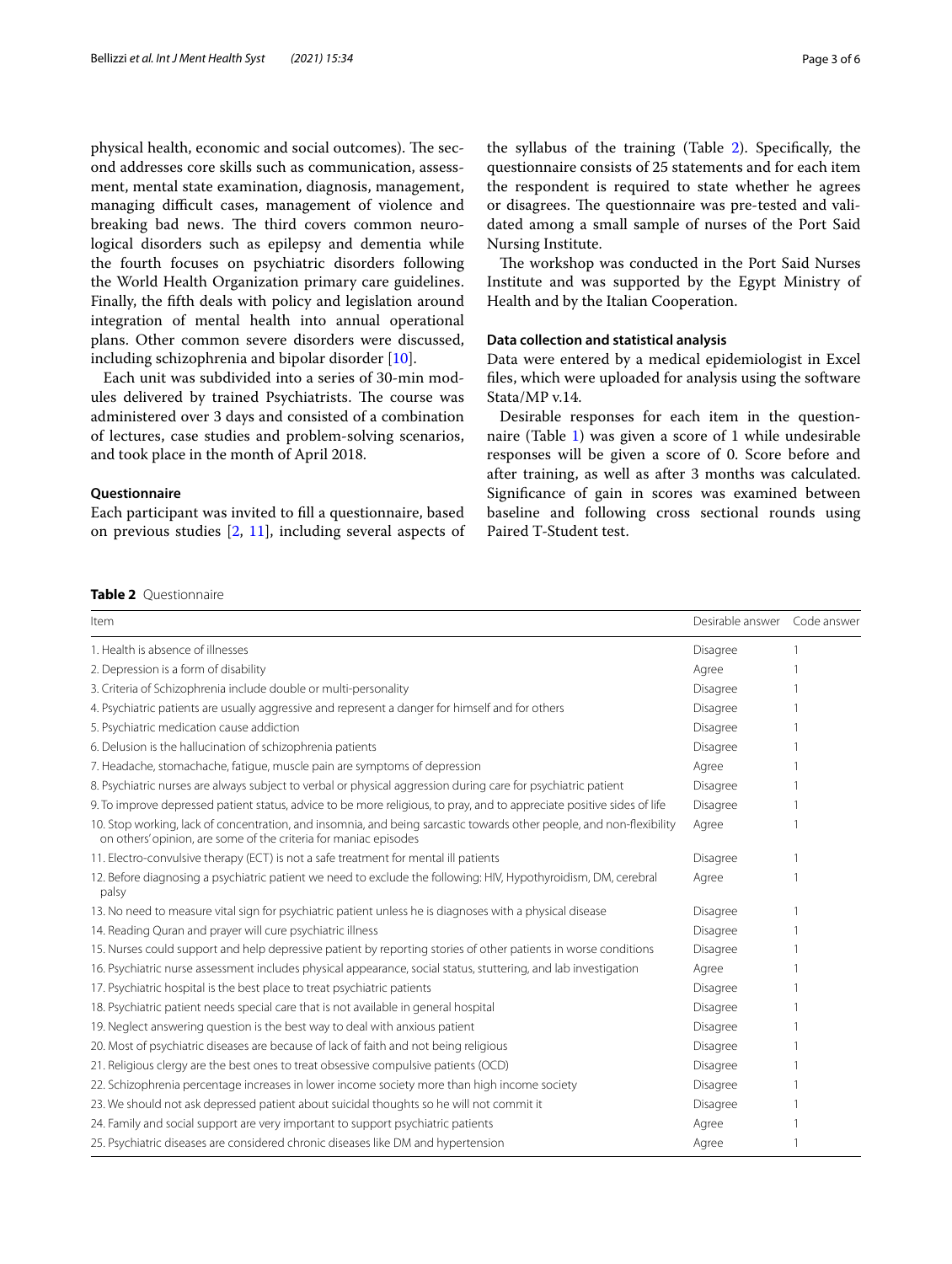#### **Results**

#### **Pre‐training test**

The general mean score for desirable answers per participant was 10.5 ( $\pm$ 1.2) and ranged from a minimum of 3 up to a maximum value of 18 (consider that the maximum score would have been 25). The mean score for desirable answers in NON psychiatric nurses was 9.4  $(\pm 1.4)$  and ranged from a minimum of 3 up to a maximum value of 18. The mean score for desirable answers in psychiatric nurses was 13.9 ( $\pm$ 1.0) and ranged from a minimum of 9 up to a maximum value of 18. The most problematic items were the no. 3 (criteria of Schizophrenia include double or multi-personality), the no. 6 (delusion is the hallucination of schizophrenia patients), the no. 8 (psychiatric nurses are always subject to verbal or physical aggression during care for psychiatric patient), and the no. 18 (psychiatric patient need special care that is not available in an general hospital), which respectively totalled 4, 6, 3, and 6 correct answers. The least problematic items were the no. 7 (headache, stomach ache, fatigue, muscle pain are symptoms of depression), and the no. 24 (family and social support are very important

to support psychiatric patients), which totalled 39 and 43 corrects answers.

#### **Post‐training tests**

As shown in Table [3](#page-3-0), knowledge around mental health signifcantly increased when comparing the overall score for each of the 25 items included in the questionnaire before and immediately after the 3-day training. Item no. 19 ("*Neglect answering question is the best way to deal with anxious patient*") is the only subject that did not register a statistically signifcant increase in knowledge  $(p=0.06)$ .

On the other hand, the questionnaire administered after three months showed a signifcant decline in knowledge for six items: *"depression is a form of disability", "delusion is the hallucination of schizophrenia patients", "headache, stomach ache, fatigue, muscle pain are symptoms of depression", "psychiatric hospital is the best place to treat psychiatric patients", "we should not ask depressed patient about suicidal thoughts so he will not commit it", and "psychiatric diseases are considered chronic diseases like DM and hypertension"* (Table [3\)](#page-3-0).

<span id="page-3-0"></span>**Table 3** Diferences in participants' attitudes to mental health issues before and after training

| Total desirable answers<br>achieved | Pre-test (73<br>participants) | Post-test (73<br>participants) | P-value (Pre vs. Post) | Post-test after three months (49<br>participants) | P-value (Post<br>vs. 3 months) |
|-------------------------------------|-------------------------------|--------------------------------|------------------------|---------------------------------------------------|--------------------------------|
| Item 1                              | 24                            | 68                             | < 0.05                 | 39                                                | 0.04                           |
| Item 2                              | 25                            | 51                             | < 0.05                 | 21                                                | < 0.05                         |
| Item 3                              | 12                            | 58                             | < 0.05                 | 30                                                | 0.03                           |
| Item 4                              | 26                            | 50                             | < 0.05                 | 32                                                | 0.7                            |
| Item 5                              | 32                            | 63                             | < 0.05                 | 41                                                | 0.8                            |
| Item 6                              | 22                            | 61                             | < 0.05                 | 30                                                | < 0.05                         |
| Item 7                              | 62                            | 70                             | 0.04                   | 34                                                | < 0.05                         |
| Item 8                              | 10                            | 32                             | < 0.05                 | 19                                                | 0.07                           |
| Item 9                              | 19                            | 64                             | < 0.05                 | 41                                                | 0.8                            |
| Item 10                             | 50                            | 69                             | 0.03                   | 44                                                | 0.09                           |
| Item 11                             | 34                            | 72                             | < 0.05                 | 43                                                | 0.06                           |
| Item 12                             | 41                            | 50                             | 0.04                   | 26                                                | 0.03                           |
| Item 13                             | 57                            | 71                             | 0.02                   | 43                                                | 0.04                           |
| Item 14                             | 20                            | 67                             | < 0.05                 | 45                                                | 0.9                            |
| Item 15                             | 27                            | 68                             | < 0.05                 | 36                                                | 0.03                           |
| Item 16                             | 52                            | 67                             | 0.03                   | 41                                                | 0.05                           |
| Item 17                             | 21                            | 63                             | < 0.05                 | 32                                                | < 0.05                         |
| Item 18                             | 12                            | 36                             | < 0.05                 | 28                                                | 0.07                           |
| Item 19                             | 50                            | 63                             | 0.06                   | 45                                                | 0.4                            |
| Item 20                             | 33                            | 70                             | < 0.05                 | 44                                                | 0.9                            |
| Item 21                             | 48                            | 70                             | < 0.05                 | 46                                                | 0.8                            |
| Item 22                             | 49                            | 66                             | 0.05                   | 40                                                | 0.1                            |
| Item 23                             | 18                            | 58                             | < 0.05                 | 29                                                | < 0.05                         |
| Item 24                             | 67                            | 68                             | 0.4                    | 43                                                | 0.3                            |
| Item 25                             | 32                            | 70                             | < 0.05                 | 31                                                | < 0.05                         |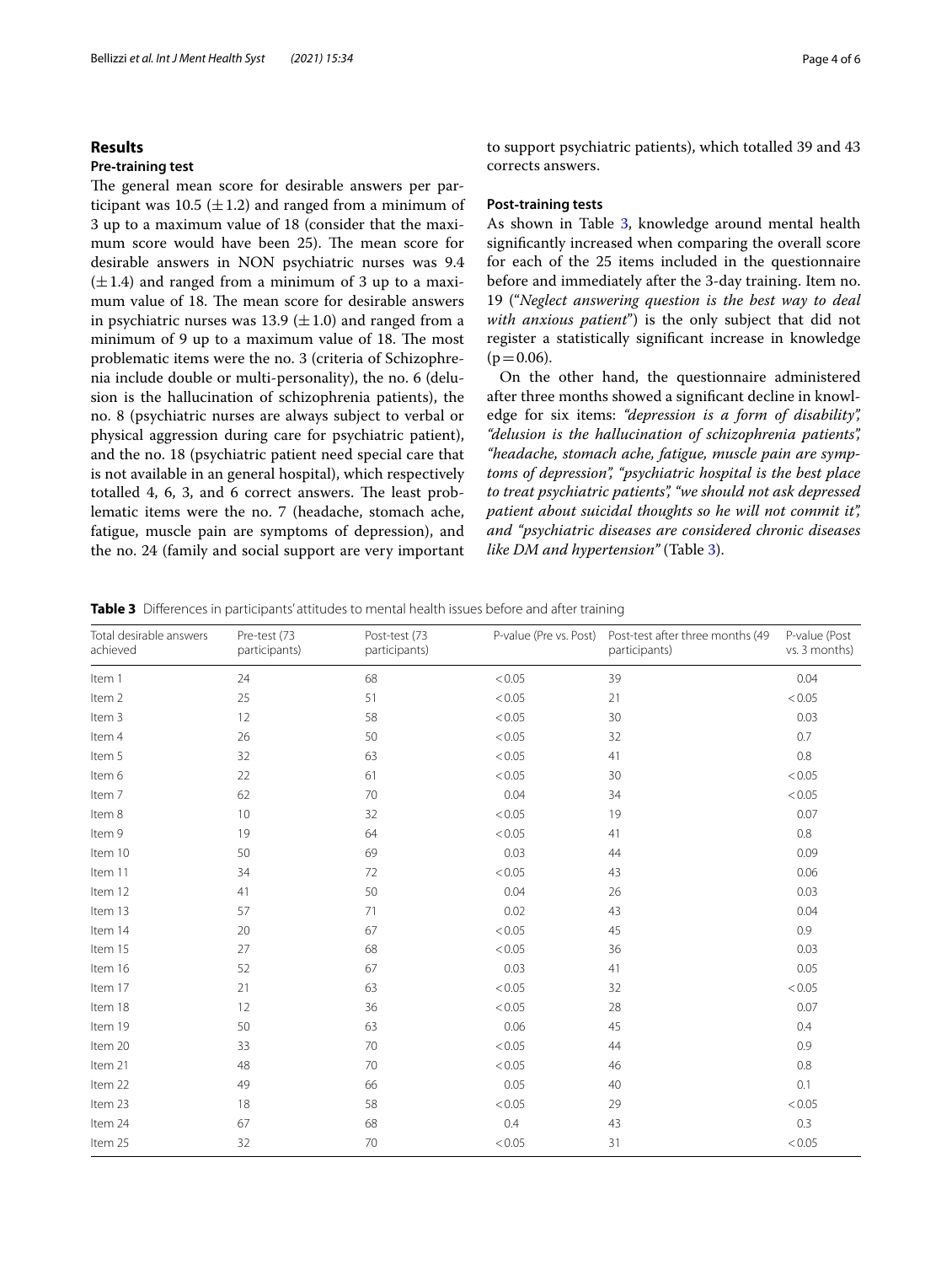The first post-training test general mean score for desirable answers per participant was 21.2 ( $\pm$ 0.6) and ranged from a minimum of 14 up to a maximum value of 24. The mean score for desirable answers in NON psychiatric nurses was 20.0  $(\pm 0.7)$  and ranged from a minimum of 14 up to a maximum value of 24. The mean score for desirable answers in psychiatric nurses was 21.8  $(\pm 0.3)$  and ranged from a minimum of 16 up to a maximum value of 22. More than 20 participants replied correctly for all items except for no. 8 (psychiatric nurses are always subject to verbal or physical aggression during care for psychiatric patient) for which only 10 nurses answered correctly, and the no. 18 (psychiatric patient need special care that is not available in general hospital) for which only 16 did. Almost all participants correctly answered to item no. 1 (health is absence of illnesses), no. 7 (headache, stomach ache, fatigue, muscle pain are symptoms of depression), no. 10 (stop working, lack of concentration, and insomnia, and being sarcastic towards other people, and non-fexibility on others' opinion, are some of the criteria for maniac), no. 11 [electro-convulsive therapy (ECT) is not a safe treatment for mental ill patients], no. 13 (no need to measure vital sign for psychiatric patient unless he is diagnoses with a physical disease), no. 20 (most of psychiatric diseases are because of lack of faith and not being religious), and no. 25 (psychiatric diseases are considered chronic diseases like DM and hypertension).

The second post-training test general mean score for desirable answers was 18.5 ( $\pm$ 0.7) and a similar decline was noted for both groups, psychiatric nurses and NON psychiatric nurses, which recorded respectively 18.9  $(\pm 0.6)$  and 18.1 ( $\pm 0.6$ ).

#### **Discussion**

This study showed the potential value of training nurses of diferent departments and operating at both primary and secondary health level. The statistically significant improvement in acquisition of knowledge and positive attitudes towards mental disorders is a fundamental fnding of this study. Such a combination (knowledge and attitudes) is indeed is critical for quality and efficient service delivery.

Similar results were indicated by previous reports that examined changes in knowledge and attitude of primary healthcare workers and primary care physicians after short-term trainings [\[10](#page-5-9), [12–](#page-5-11)[14](#page-5-12)].

A WHO collaborative study also showed an equal magnitude increase in knowledge and behavior of general health workers in six diferent low- and middle-income countries despite approaches to training varied between study areas  $[15]$  $[15]$ . The same study emphasized the persistence of knowledge and attitude for 18 months post training, which is in line with our study in spite of a slight decline.

As correctly inferred by Ignacio et al., some culturally ingrained beliefs are refected in specifc negative attitudes and may require longer term interventions to reverse them [\[15](#page-5-13)]. In the case of our experience in Port Said, this is particularly true for the items "psychiatric nurses are always subject to verbal or physical aggression during care for psychiatric patient", and "psychiatric patient need special care that is not available in general hospital", for both of which the correct answer is No.

While a general improvement in knowledge was registered, is also important to remark how no signifcant changes were detected for some items, which remained similar to the baseline scores. This was showed also by Chinnayya et al. [\[11\]](#page-5-10) and reinforces the theory of culturally ingrained beliefs and attitudes, which might require alternative and longer strategies of training.

It is essential to embed mental health knowledge and skills within primary and secondary care and the integration of mental health into the basic training of staf would be fundamental in association with post basic training and continuing professional development and for building independent mental health researchers [\[16](#page-5-14)].

As very well-emphasized by Makanjuola et al. [[2\]](#page-5-1) there is "no health without mental health" and overall service delivery would drastically beneft from the inclusion of mental health knowledge and positive attitudes. In fact, essential universal health would be an unattainable goal if the complex relationship between physical and mental health is not addressed at the healthcare service delivery portal level [[17–](#page-5-15)[19\]](#page-5-16).

While the protocol for our study was substantiated by a literature review and each step was carefully implemented, a few limitations are present.

First of all, this study did not explore whether the skills acquired would impact on clinical practice. However, some studies have reported signifcant improved skill changes in workplaces after intensive training with similar approaches [\[13](#page-5-17)]. Secondly, although questionnaires were anonymous and completely confdential, changes were obtained by self-report and may have been infuenced by response bias rather than refecting a "true conviction". Finally, despite a telephone attempt to track those who did not complete the second post-training, none undertook the questionnaire on another possible date, thus representing a potential source of knowledge bias.

To conclude, intensive short-term training on mental illness could be instrumental in improving knowledge and attitudes in countries like Egypt with extensive needs in terms of quality of comprehensive healthcare at primary and secondary level. However, retention of